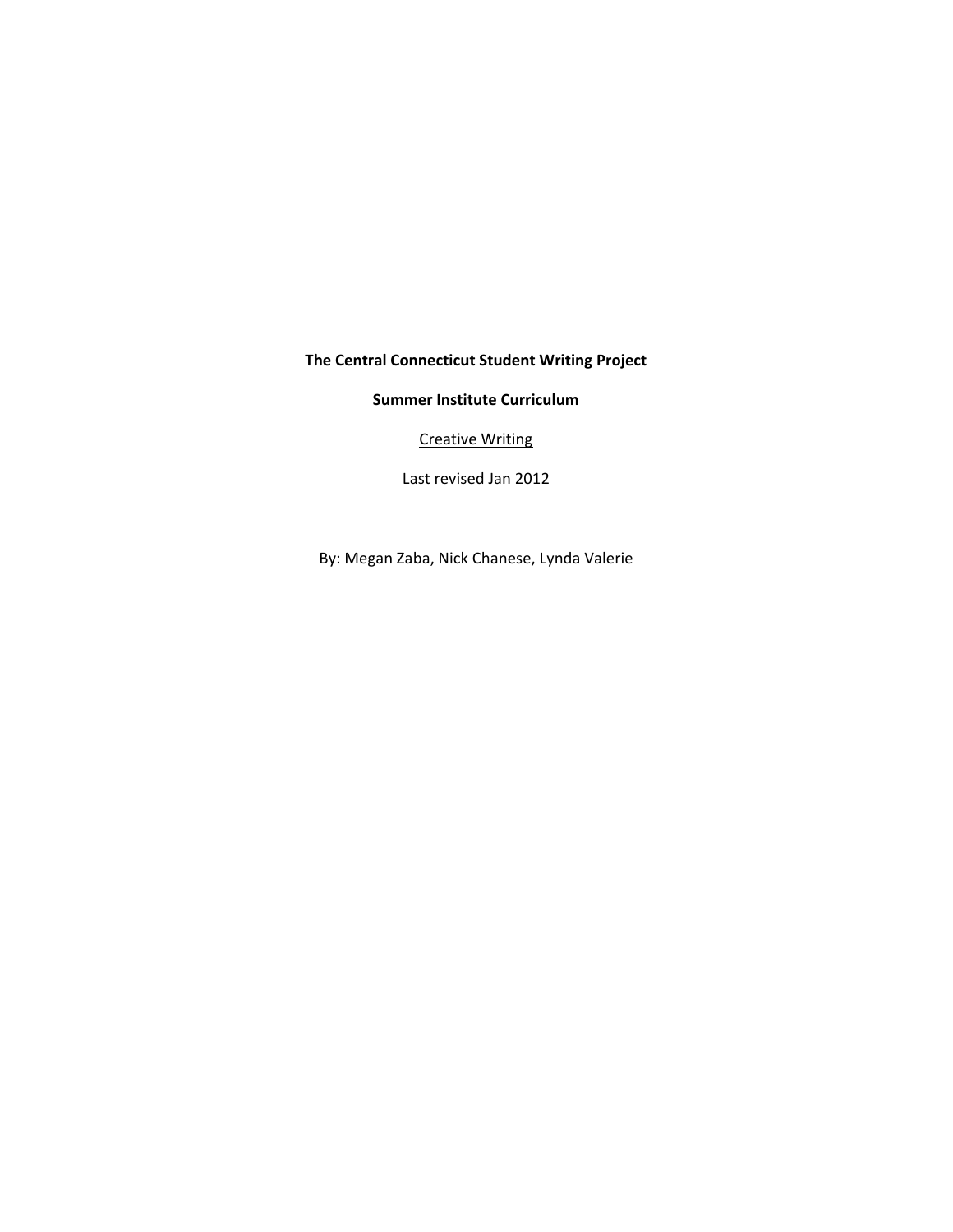#### Curriculum Overview:

The CCSWP curriculum is designed with this overall focus: **organic story development**. The CCSWP professes no formula or steadfast guidelines for storytelling, but instead helps participants find the stories they already have within or are already waiting to tell; the students in the CCSWP write from within.

The CCSWP operates under the belief that there is no one way to tell a story. Through the CCSWP these stories are given a means through which they may mature and grow, avoiding the common pitfalls associated with young writers. The process works for new stories as well as situations where previously created stories are revised. The desired outcomes of the CCSWP are the creation of stories that will grow even after the institute and the development of writers who will consider themselves as such.

While the curriculum is focused on students finding inspiration within themselves, the curriculum is specifically paced and ordered to foster this organic process. While we hope that all instructors infuse their own passions and personalities into the lessons, the curricular order is designed so that students meet certain limits before being given means by which to exceed them. The lessons become necessary

## Curriculum Justification:

The CCSWP curriculum meets the following Common Core standards for language arts:

#### *Writing Standards*

- Grades 3-12
	- Text Types / Purposes: 3.Write narratives to develop real or imagined experiences or events using effective techniques, well-chosen details, and well-structured event sequences.
	- Production / Distribution of Writing: 6. Use technology, including the Internet, to produce, publish, and update individual or shared writing products, taking advantage of technology's capacity to link to other information and display information flexibly and dynamically. Also update in response to ongoing feedback.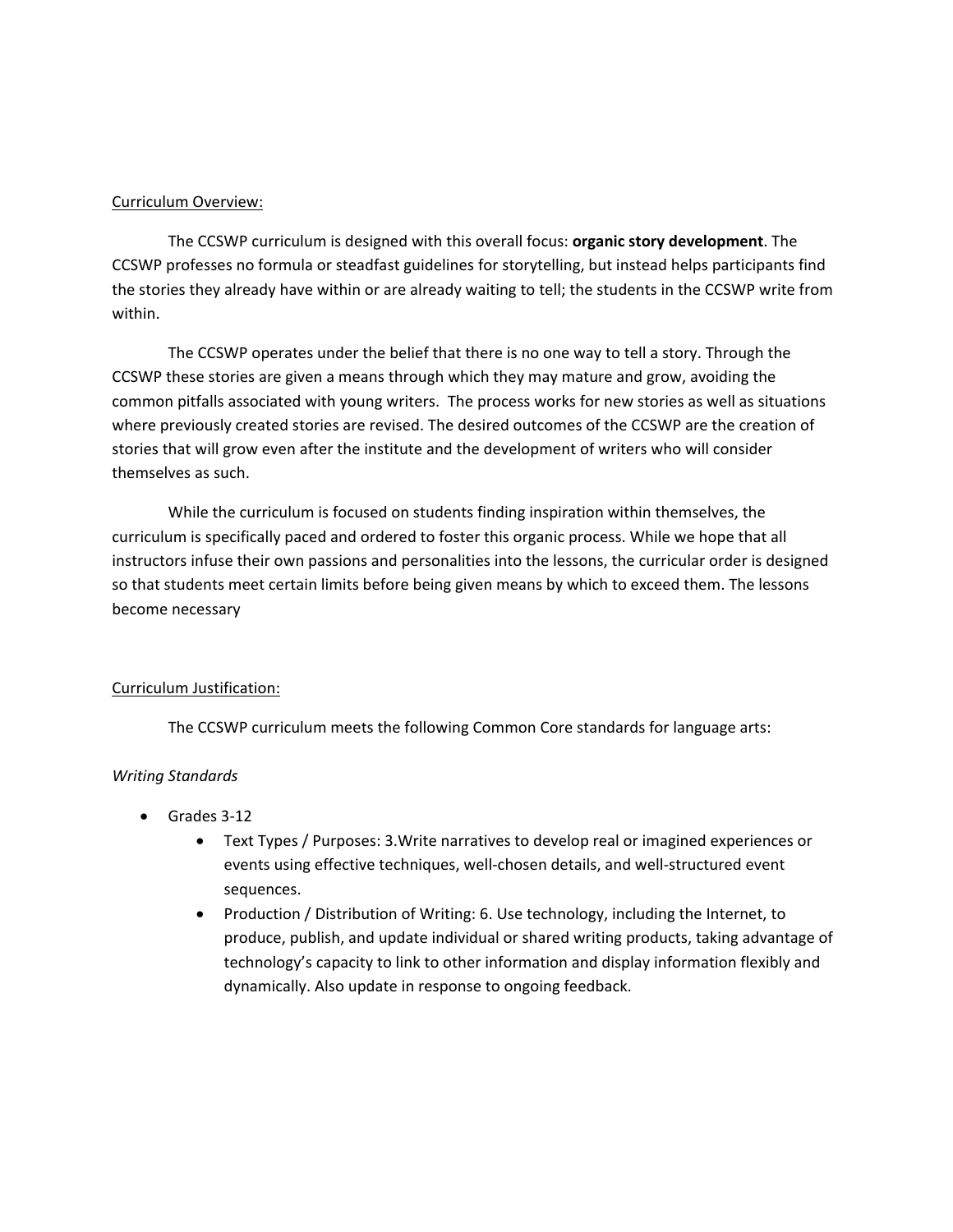## *Reading Standards for Literature (6-12)*

- Grades 6-8
	- Key Ideas / Details: 2. Determine theme or central idea and how it is conveyed through details, analyze its development including its relationship to characters, plot, and setting.
	- Key Ideas / Details 3. Describe how text's story or plot unfolds in a series of episodes, how characters are shaped and react, and how plot moves toward resolution. Also be able to analyze textual elements to reveal aspects of character or provoke a decision.
- Grades 9-10
	- Key Ideas/Details: 2. Determine theme or central idea and analyze over course of a text
	- Key Ideas/Details: 3. Analyze complex characters
	- Craft/Structure: 4. Determine meaning of words as they are used in the text, including figurative and connotative meanings; analyze cumulative impact of specific word choices on meaning/tone
	- Craft/Structure: 5. Analyze how author's choice in structure/order creates effects as mystery, tension, surprise
- Grades 11-12
	- Key Ideas/Details: 2. Determine two or more central ideas and analyze over the course of a text, including how they build on one another.
	- Key Ideas/Details: 3. Analyze complex set of ideas or sequence of events and explain how individuals, ideas, events interact/develop over the course of a text.
	- Craft/Structure: 4. Determine meaning of words as they are used in the text, including figurative and connotative; analyze cumulative impact of specific word choices on meaning/tone, including words with multiple meanings or language that is particularly fresh, engaging, or beautiful.
	- Craft/Structure: 5. Analyze how author's choice in structure/order of text contributes to overall meaning as well as aesthetic impact.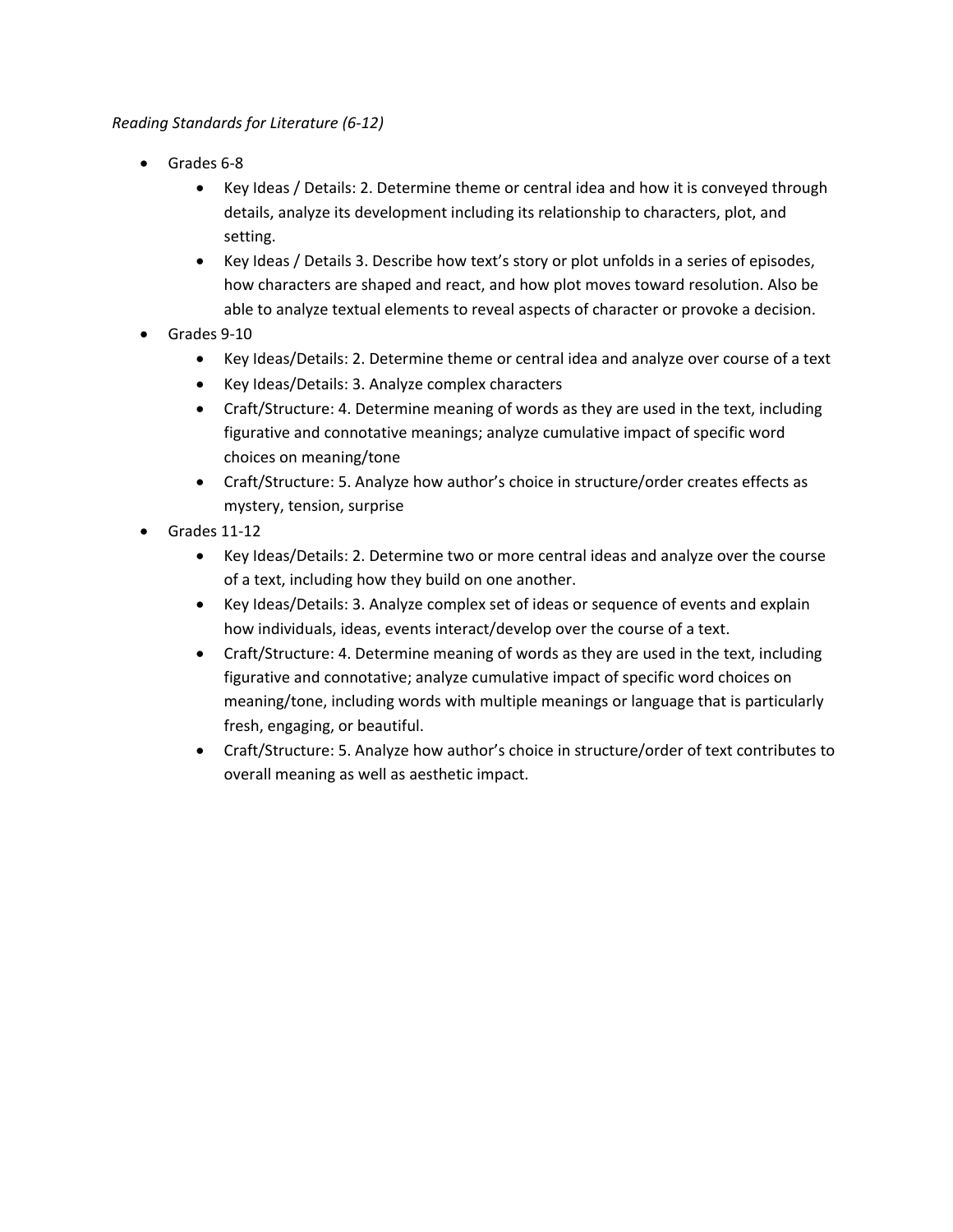# **Curriculum**

- The curriculum is mapped out in phases to accommodate different implementation schedules. While the exact timing of each lesson can be variable, the strength of the curriculum is derived from the exact order of these phases.
- Every day, regardless of phase, must begin with Writing into the Day, and end with time for written reflection. There should also be time allowed for students to share their writing.
	- The Writing Into the Day should be somehow related to the lessons of the day, and should be something that can be used later in the day.
	- The written reflection is a chance to review and share daily successes and advances.

# **PHASE 0: Writing Into the Day, Daily Reflection, Community Building and Wikispaces Orientation**

• These first phase items take place daily and/or for select periods of time at the start of the institute.

## *Writing into the Day*

- Every day must start with a 10-15 minutes Writing into the Day (WID). These daily writing exercises are meant to focus students immediately. WID activities can vary. Often students are asked to respond to quotes, references to personal experience, pieces of music, and/or artwork. The WID has no necessary type of response. Students may write what they wish as long as they write and as long as they write for the entire time designated to the WID.
- Students are always offered the opportunity to share their writing, but this is not necessary, and efforts should be made to make sure the WID does not run too long during the morning.
- During **Phase IV**, the WID activities can be centered around the day's craft lesson.

# *Daily Reflection*

• At the end of each day, 10-15 minutes should be put aside for daily reflection. Students should write about their day, not necessarily continue working on their pieces. This designation should be stressed as reflection upon daily lessons or writing process can be enlightening. It is optional to offer time for sharing after reflections are complete.

# *Community Building*

- The first few days of the CCSWP curriculum must consist of a series of icebreakers that help to create a safe, comfortable environment. These activities are critical for overall success in the program as students must be comfortable with each other in order to have a meaningful writing community.
- In a new institute, these activities should occur over 2-3 days.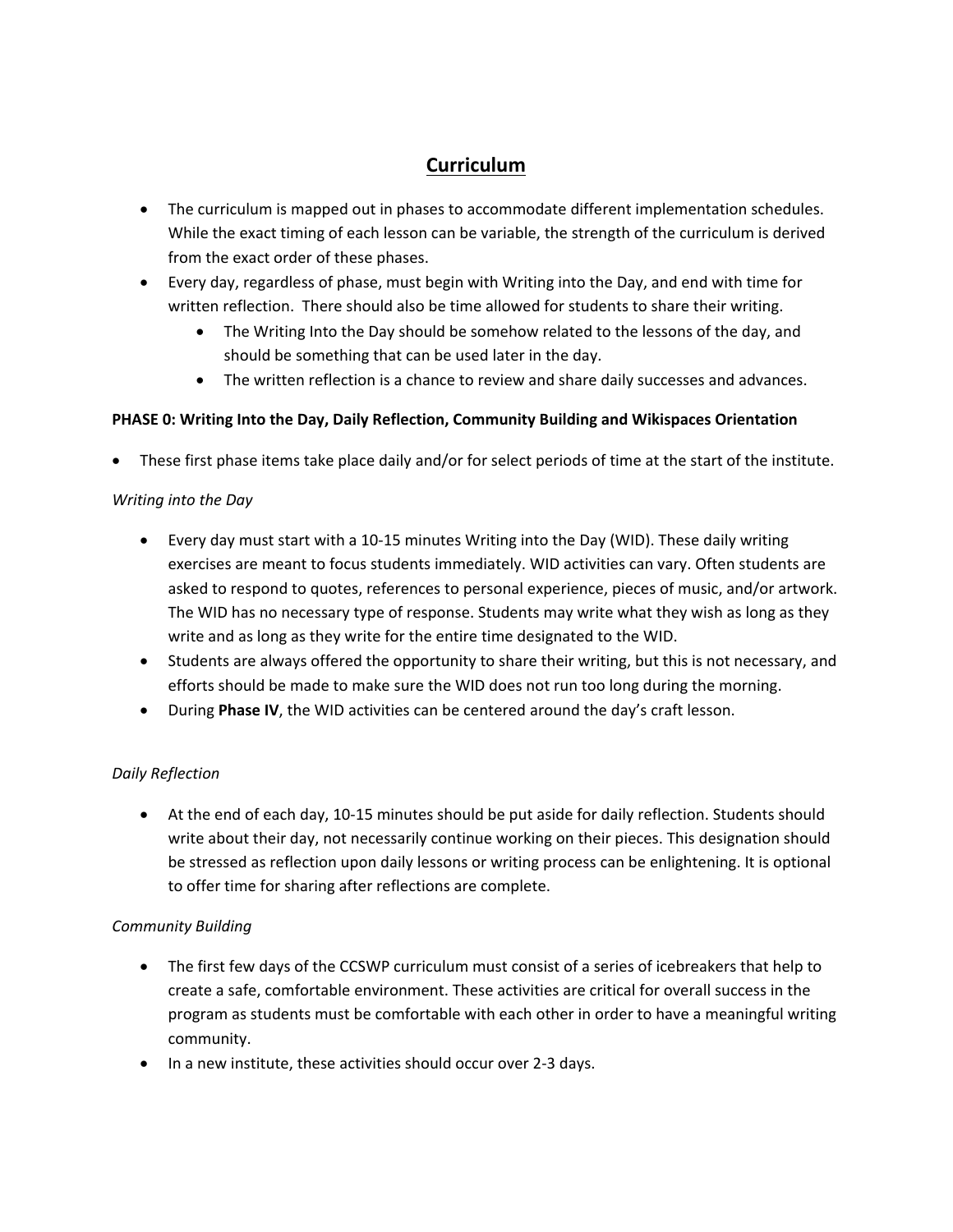- If this curriculum is implemented with a group of students who have already developed a rapport with each other, this phase may be omitted. However, any group-building activities can continue to build the trust and comfort necessary for authentic feedback.
- Possible Activities
	- Who Am I? Game
		- Each student wears a card on his/her forehead with a person/place/thing written on the card. The student must try to figure out who he/she is by asking questions.
	- Two Truths and a Lie
		- Each student introduces themselves by saying who they are, and then saying three things about themselves, one of which is a lie. The other students must try to guess which is the lie.
	- Human "Bingo"
		- Each student has a different bingo card with different directions in each square. These questions might be "find someone who likes the same kind of music as you" or "find someone who has traveled to the same place you have" or "find someone with a birthday in the same month as you."
	- Blind / Silent Arrangement
		- Students must arrange themselves from oldest to youngest without speaking.
		- Students must arrange themselves from shortest to tallest while blindfolded.

# *Wikispaces Orientation*

- All students must register an account with [www.wikispaces.com](http://www.wikispaces.com/) and then join the institute page ccswp.wikispaces.com. Students need not provide a valid email; instructors may use their own emails in cases where students do not know/have an email address.
	- Note: this process may take upwards of an hour with some groups of students. Please plan first days accordingly.
- All students must register to edit pages and take part in online discussions. Instructors should pre-link student pages once rosters are finalized.
- Over the first few days, instructors should demonstrate how to…
	- Edit pages
	- Link pages
	- Upload files
	- Use the discussion
- Each CCSWP cite should have a go-to person for specific help with wikispaces issues.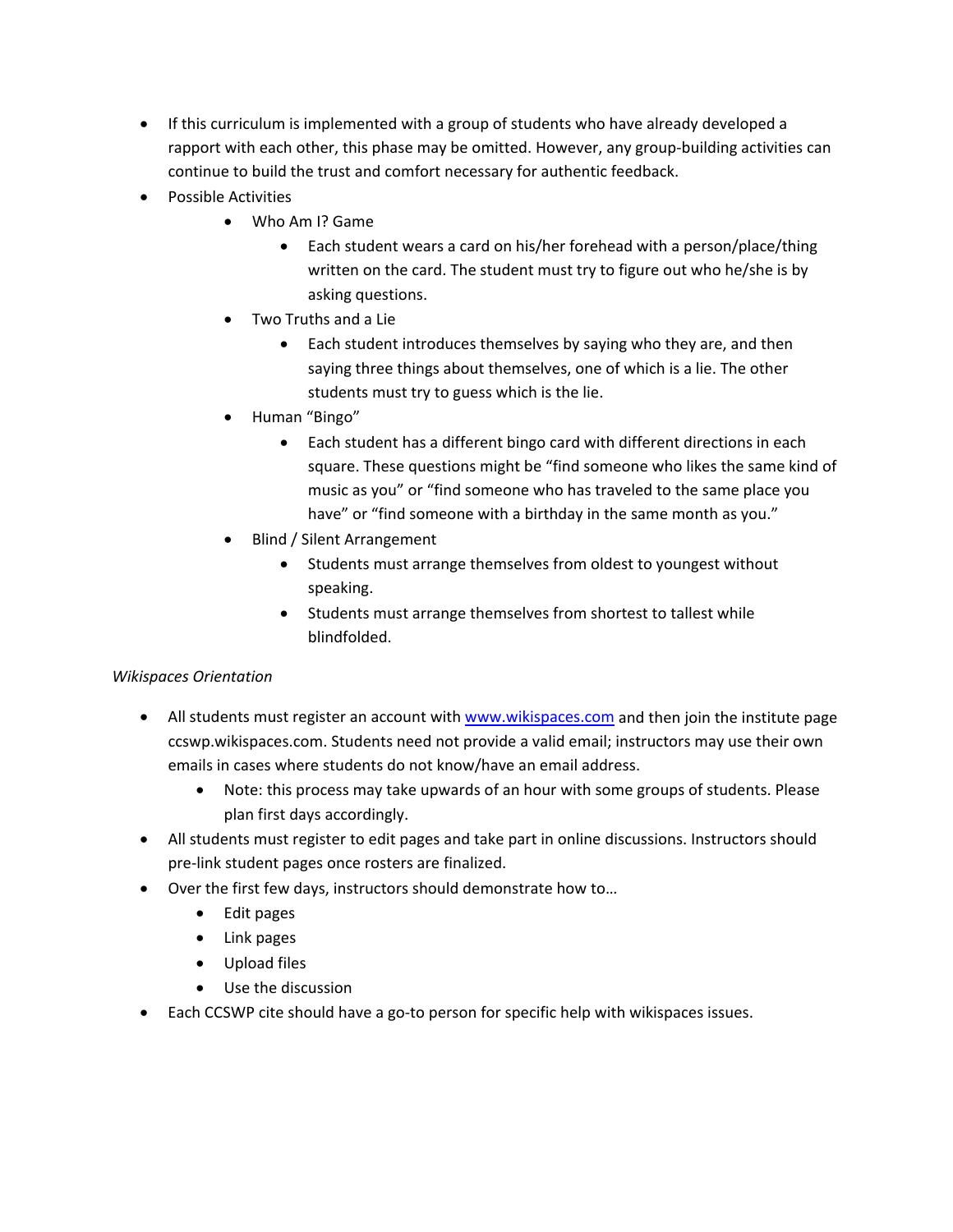## **PHASE I: Character Creation**

**GOAL**: Students will create organic characters and, through stages, develop these creations into three-dimensional characters.

- **Resources/Materials** 
	- Ice Breakers
	- Computers
	- [www.wikispaces.com](http://www.wikispaces.com/)
	- Writing materials

# • **Lesson 1: The Driver's License Character**

- **OBJECTIVE:** Students will create a main character by brainstorming basic physical and contextual characteristics.
	- Students create a basic character by listing attributes that would be found on a driver's license.
		- Name, Age, Gender
		- Address (setting)
		- Picture (basic visual imagining)
		- Glasses, other obvious impairments
	- Students may also add other "first impression" information to their character: anything that a person might notice immediately upon meeting this character
		- Note: Characters need not be people. These can be fantasy characters or even inanimate objects brought to life.
- **Lesson 2: Dimensions of Character**
	- **OBJECTIVE:** Students learn about the different types of characters in narratives and the kinds of roles these characters may play through teacher-led instruction.
		- One-dimensional characters
			- These are characters that are flat. They only have one way of acting/interacting, and have no range or depth in characterization. They can be part of the story, but cannot carry a story.
				- o Ex: The Bridge Troll. It has no back story, but is simply a character that provides a specific function but does not change or show range of emotion or motivation.
		- Two-dimensional characters
			- These are characters that show a very limited range of characterization. They are either one way or another, but never anything in between. These characters are also incapable of carrying a story.
				- o Ex: A teacher who is one minute a tyrant, and the next a parent. There is never any middle ground, nor a need for explanation as to why the teacher is angry or caring.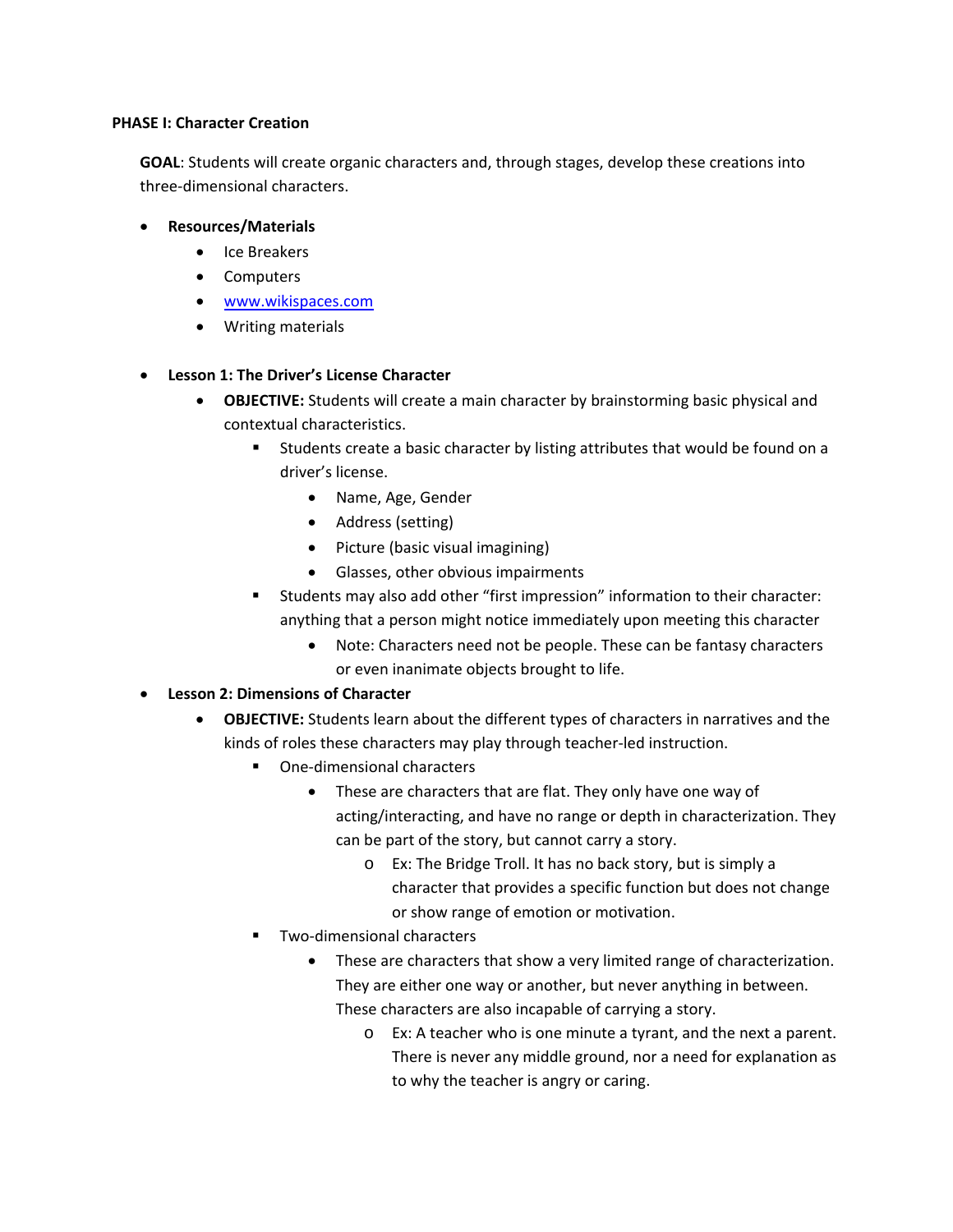- **Three-dimensional characters** 
	- What sets these characters apart is **depth**. Three-dimensional characters are capable of a full range of emotions and/or motivations. They are dynamic and complicated. These characters are **main characters.** 
		- o Ex: Huckleberry Finn is a character who seems innocent and ignorant at first, but who demonstrates a deep caring and understanding of people. He also experiments and struggles with moral questions and issues.

# • **Lesson 3: Character Attributes**

- **OBJECTIVE:** Students will use their driver's license character and make him/her/it into a three-dimensional character by adding numerous attributes t
	- Step 1: Make a list of all the pieces of information students know about their best friends. This list is a list of **attributes**. This word may need to be defined. Some sample attributes may be…
		- Hopes, desires, fears, family background, backstory, relationships (family, friendly, romantic), limitations, morals, secrets, quirks, habits, vices, flaws, etc.
		- The more expansive this list, the more dynamic the characters. Make sure the list includes negative attributes as this will be necessary in future lessons.
	- Step 2: Students must now take their driver's license character and apply as many of these attributes as possible to their character. Students may choose to write the attributes in narrative form or use bullets. Any format is acceptable as long as the attributes are considered. Adequate time should be given for this step.
	- Step 3: Students must now write an introductory paragraph about their character. There are important things to emphasize in this step
		- Students need not include every attribute in this introductory paragraph. Students must begin to make choices regarding which attributes are most important to understanding this character
		- Students must try to write an introductory paragraph that also requires further explanation. This should not be a be-all, end-all paragraph regarding this character.
		- Remind students to keep it brief. This paragraph should leave the author and reader wanting more.
	- Step 4: Students will now introduce their characters to each other. There are specific responsibilities in this step:
		- Listeners: As a student listens to the introductory paragraph, he/she should keep a running list of questions regarding the character. Questions might be…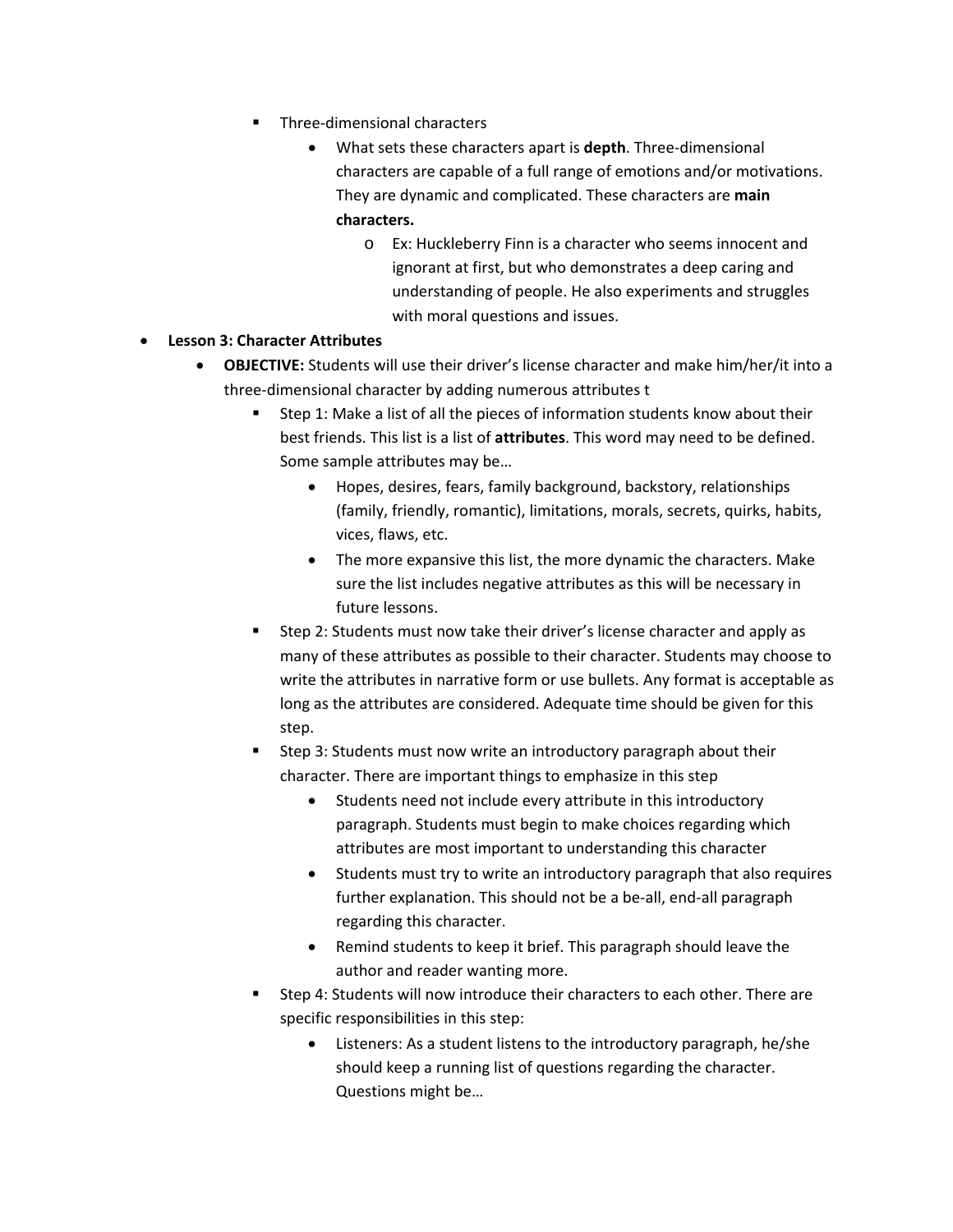- o Why does the character not like *x*?
- o What did the character do before this moment?
- o What will happen after the character gets to *y*?

After the author is done reading, the listener should ask the author at least three questions regarding his/her character

- Author: The author should read the paragraph as written and not try to add a lot of supplementary information as he/she reads. Once the author is finished, they should write down the questions from the listener so that these issues can be considered afterwards. Authors should introduce their characters to at least two other students.
- The goal of this step is to have students make their characters as three dimensional as possible. Getting other perspectives allows students to create a character that truly achieves depth.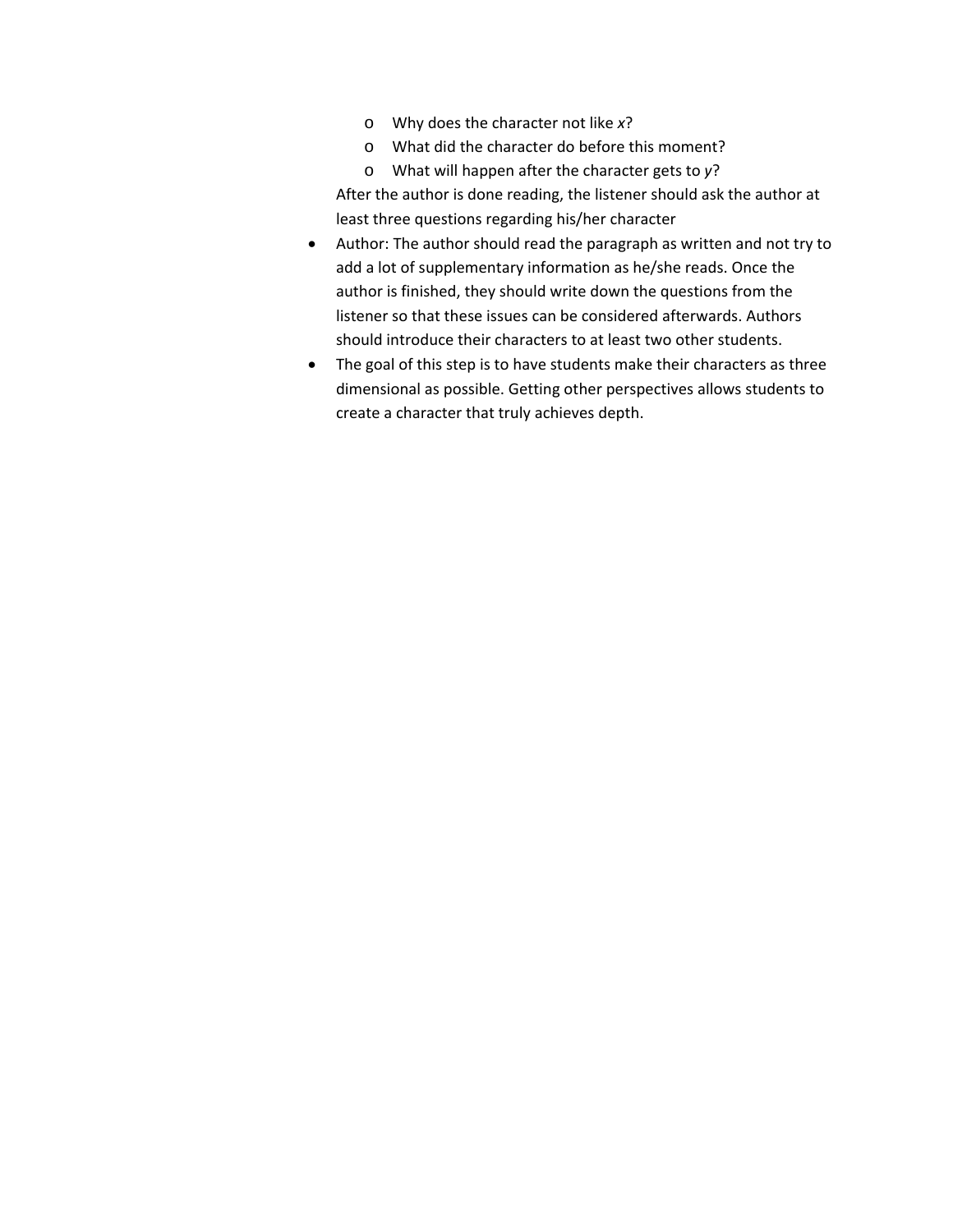## **PHASE II: The Hero's Journey**

**GOAL**: The second phase of the CCSWP curriculum revolves around using the previously created character within the framework of the Hero's Journey as detailed in the work of Joseph Campbell. Understanding Campbell's work with the heroic cycle is key to correctly implementing this phase of the curriculum.

## • **Resources/Materials**

- *The Hero With 1000 Faces* by Joseph Campbell
- *The Power of Myth* (DVD)
- Appendix A: Hero's Journey
- Modern / Popular examples of journey in practice
	- Note: Children's films/books, Sport films and Romantic Comedies fit the formula perfectly in most cases
- Computers
- Writing Materials

# • **Lesson 1: Hero's Journey Overview**

- **OBJECTIVE:** Students will understand, through teacher-led instruction and examples, the structure of Joseph Campbell's hero's journey and the way in which this *can* structure their own narratives.
- NOTE: The hero's journey overview is something that can be differentiated for age groups. Each step is explained here, but only the key components (highlighted below) are fundamental for story creation. The steps below are meant more for the instructors who *must* internalize this structure to be effective as the writing and editing process moves forward.
	- **Diamage:** Overview: The Circle, Two worlds, and struggle vs. mastery.
		- $\mathbf{1}$ • The Hero's Journey circle moves from the top in a counterclockwise direction. The circle should be divided into four equal parts by a horizontal and vertical line.
		- The horizontal line divides the circle into the two worlds. The top half is the "known world" and the bottom half is the "unknown world." These "worlds" refer to the state of the hero/protagonist. "Worlds" can be physical places or states of being. It can be a house, or being unmarried; a "world" of routine or immaturity.

2 3

• The vertical line divides the circle into struggle and mastery. The portion on the left-hand side represents a journey full of struggle, and the portion on the right represents a journey of mastery. The bottom of the circle (the nadir) represents a fundamental change. Prior this change, the character struggles as he/she/it is in a state of immaturity or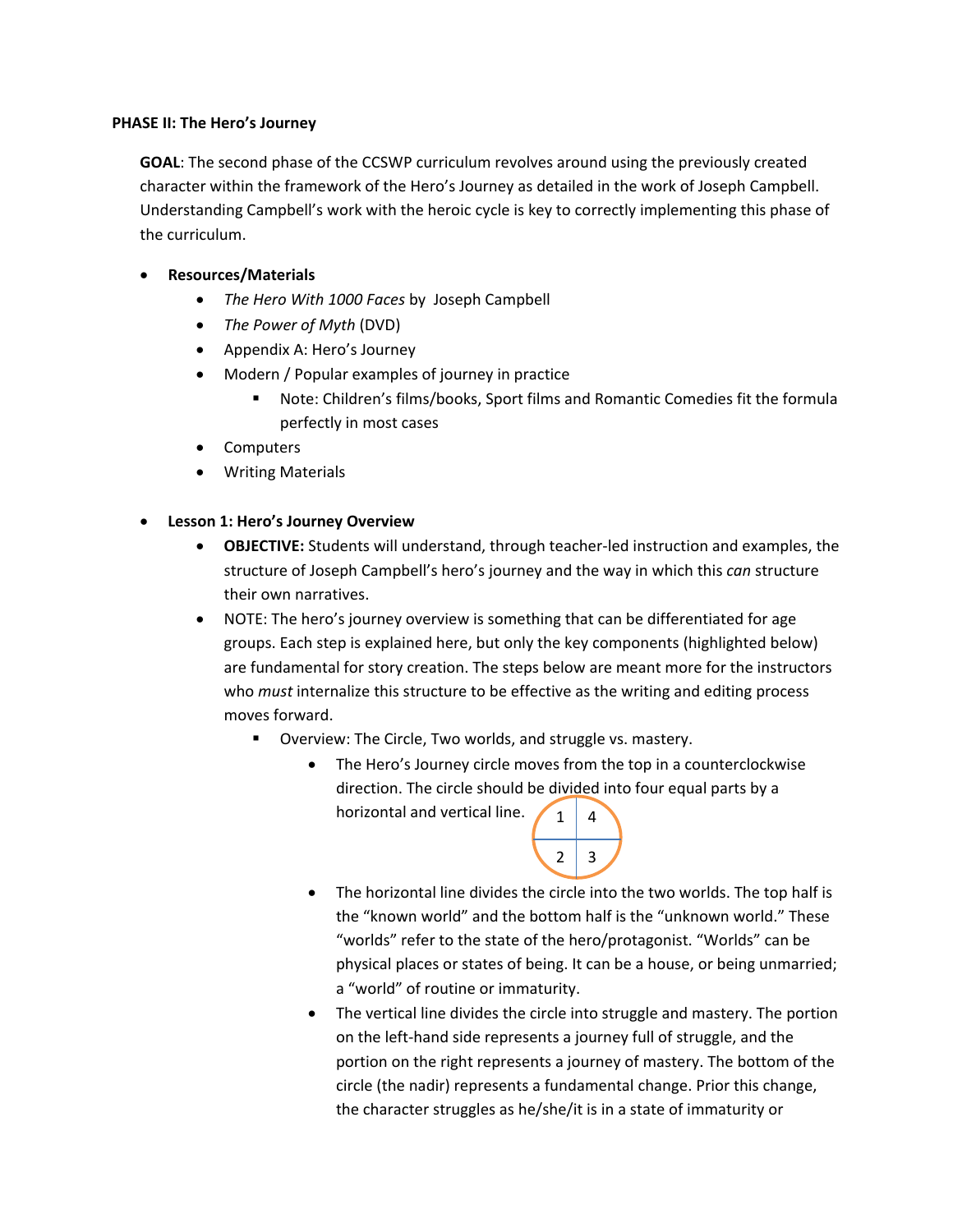imperfection. After the change, the character then begins to master both the unknown and the previously known worlds.

- Step 1: The First Quarter (1) and Finding the Conflict
	- Innocent World of Childhood/Introduction/Contextualization
		- In this first section, the scene is set: where we are, who we need to care about, what situation we are a part of. The context of the story is set including the hero's starting point (child, single, uninitiated, etc).
	- The **conflict**.
		- The conflict of the entire narrative that which will be achieved/failed, won/lost, reached/denied – must be revealed. These conflicts come early to keep an audience interested and informed. Campbell always sasy
			- To show an example, use a wide-release Hollywood movie. This conflict will be revealed between 18-22 minutes into the film without fail. Showing examples may help students understand both introductions and the nature of conflicts.
		- The best conflicts are those that are concrete. Characters should want something tangible, need to go somewhere real, want to achieve something discernable. Many young writers will make abstract conflicts (be happy, "better," normal). Even if they still want to use an abstraction, there must be a concrete symbol of that abstraction, i.e., the character will be happy if they are able to get *x*.
		- A conflict needs a time element to help the narrative achieve **tension**. Narrative tension is what allows a writer to move through a narrative. Lack of tension causes wandering and frustration in plot construction. Ex: The sports team must win the championship by the end of the season (natural time element). Ex: The boy must get the girl before prom. Ex: The police must catch the criminal before the bomb is detonated.
			- Concrete Conflict + Time Element = Tension
	- The refusal and the push
		- Most characters exhibit some sort of resistance to the journey itself. The journey requires effort and risk, and characters recognize the demands. Often there is a some sort of refusal that is overcome by some kind of deliberate or forceful "push" from a person or circumstance. These refusals can have varying degrees of intensity or can be omitted in certain cases, often in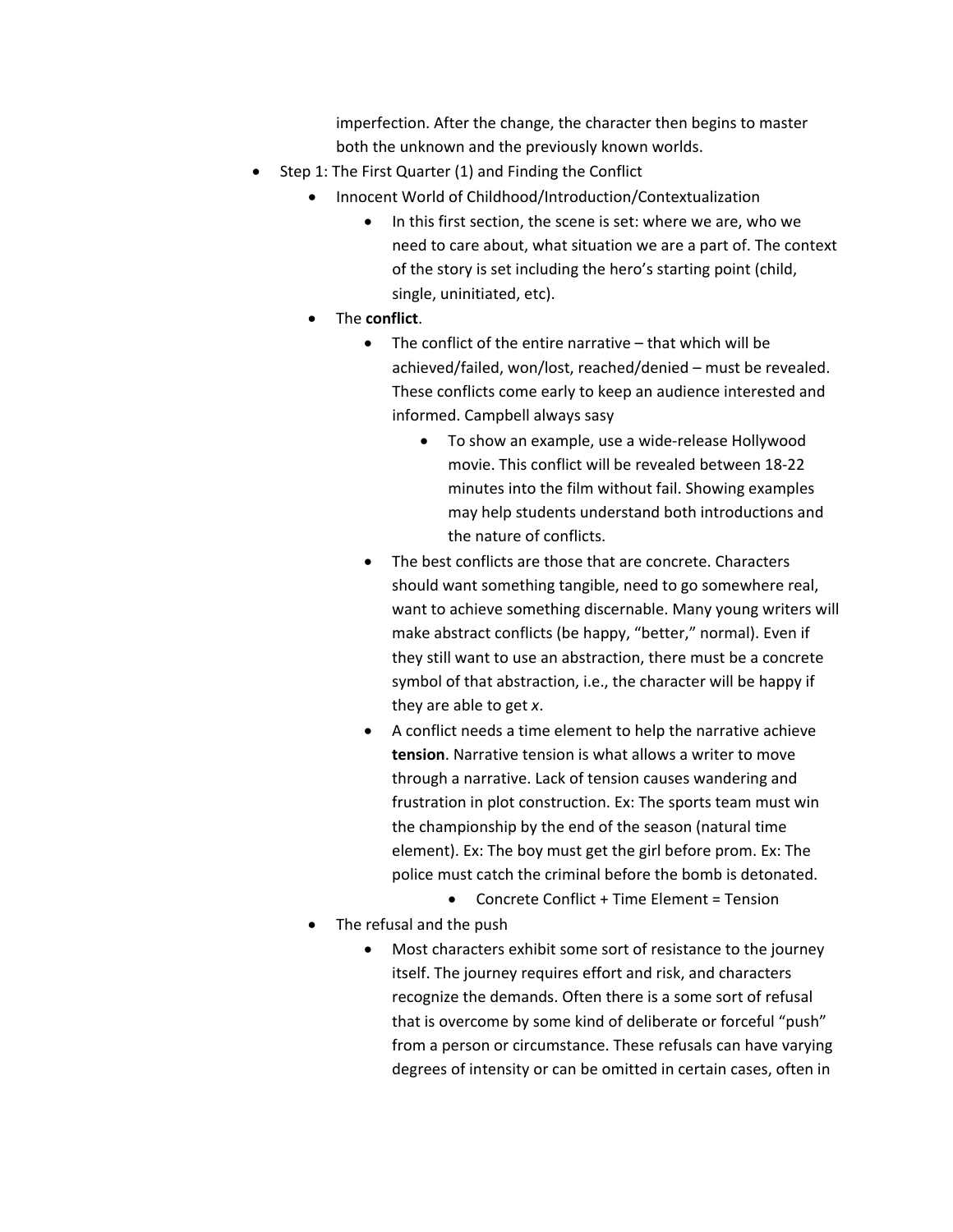stories where the character does not know what he/she is getting him/herself into.

- Ex: The hesitant soldier is ordered to begin a mission or face punishment.
- Ex: A storm causes the plane full of boys to crash land.
- Crossing the first threshold.
	- Once the refusal is overcome, the character crosses a threshold (real or symbolic) into the unknown world (again, real or symbolic). This is a point of no return. The character must now travel the entire journey and attempt a resolution to the conflict.
		- Ex: In the first *Lord of the Rings* film, Sam stops and remarks that one more step will the farthest from home he's ever been. This is a literal step into an unknown world.
- Step 2: The Second Quarter (2): Trials, Tribulations, and the Nadir
	- Trials and Tribulations
		- The course of the second quarter is comprised of the character being tested in his/her attempt to achieve the goal. Necessarily these tests will illuminate the failings of the characters. These failures are necessary for plot and character development. A character cannot change without failure. This quarter may take up the greatest part of the narrative and the character struggles against this new, unknown world.
			- Ex: A character struggles with a new relationship as he/she fails to move from a state of total selfishness to a state of compassion and understanding. Parts of the relationship may work, but fundamental problems remain and are revealed over time and through experiences.

## • The **nadir**

• This moment occurs at the six-o'clock position in the hero's journey. This is both "rock-bottom" and the moment of fundamental change for the character. At this moment, all seems lost, and is lost, unless the character undergoes a change. These changes can be external or internal, but there must be a change nonetheless. It is at this moment of change when the character stops struggling against the unknown and begins to master it.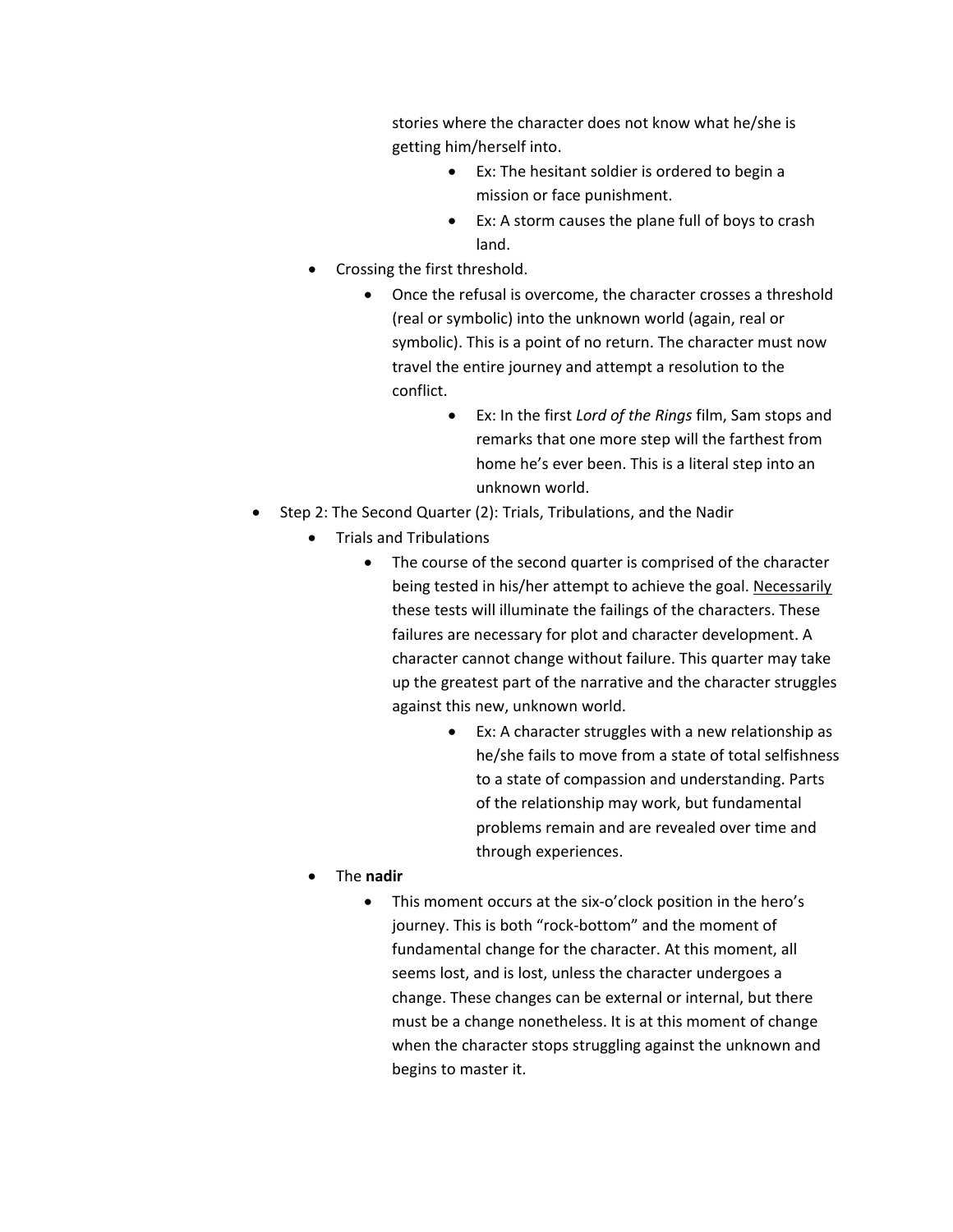- Ex: All members of the sports team quit only to reunite and compete with newfound loyalty to one another.
- Ex: The couple breaks up and each searches themselves until they realize they need each other to be truly happy and one or both begins the process of reconciliation.
- Step 3: The Third Quarter (3): The Preparation, and Conflict Resolution
	- The montage moments
		- The post-nadir section of the narrative is one of the most difficult to write, and, often, is given a shortened treatment in modern storytelling. The character begins the process of rebuilding with the goal of moving toward apotheosis (see next bullet). In film, this section is often given a musical montage treatment. Sports films use this most often: Rocky's training for the final fight; the sports team's winning streak toward the championship. In a written narrative, it is very easy to quickly move from the nadir to the apotheosis/resolution without damaging the narrative.
	- The **apotheosis** 
		- An apotheosis is an elevation to a god-like state, but in narrative terms, it is the moment when the character reaches his/her full potential following a fundamental change. At the apotheosis he/she is as prepared as he/she can be to face the conflict. Again, sports films provide excellent examples here.
			- Ex: Down by a run in the bottom of the ninth, the hero must step to the plate and face his archnemesis pitcher who always strikes him out (but not this time…).
	- The resolution of the conflict
		- Here all is won or lost. The conflict is resolved positively, negatively, or other-ly. The nature of the story is often decided here and much rides upon the outcome. A great deal of thought it required here to avoid cliché or anticlimax.
- Step 4: The Fourth Quarter (4): The Master of Two Worlds
	- **The return** 
		- After the resolution of the conflict, the story does not simply end, but there must be some sort of return. This could be a return to the starting point of the journey, the return to comfort, the return of stability, etc. However, in this return, the character is changed and even if he/she returns to where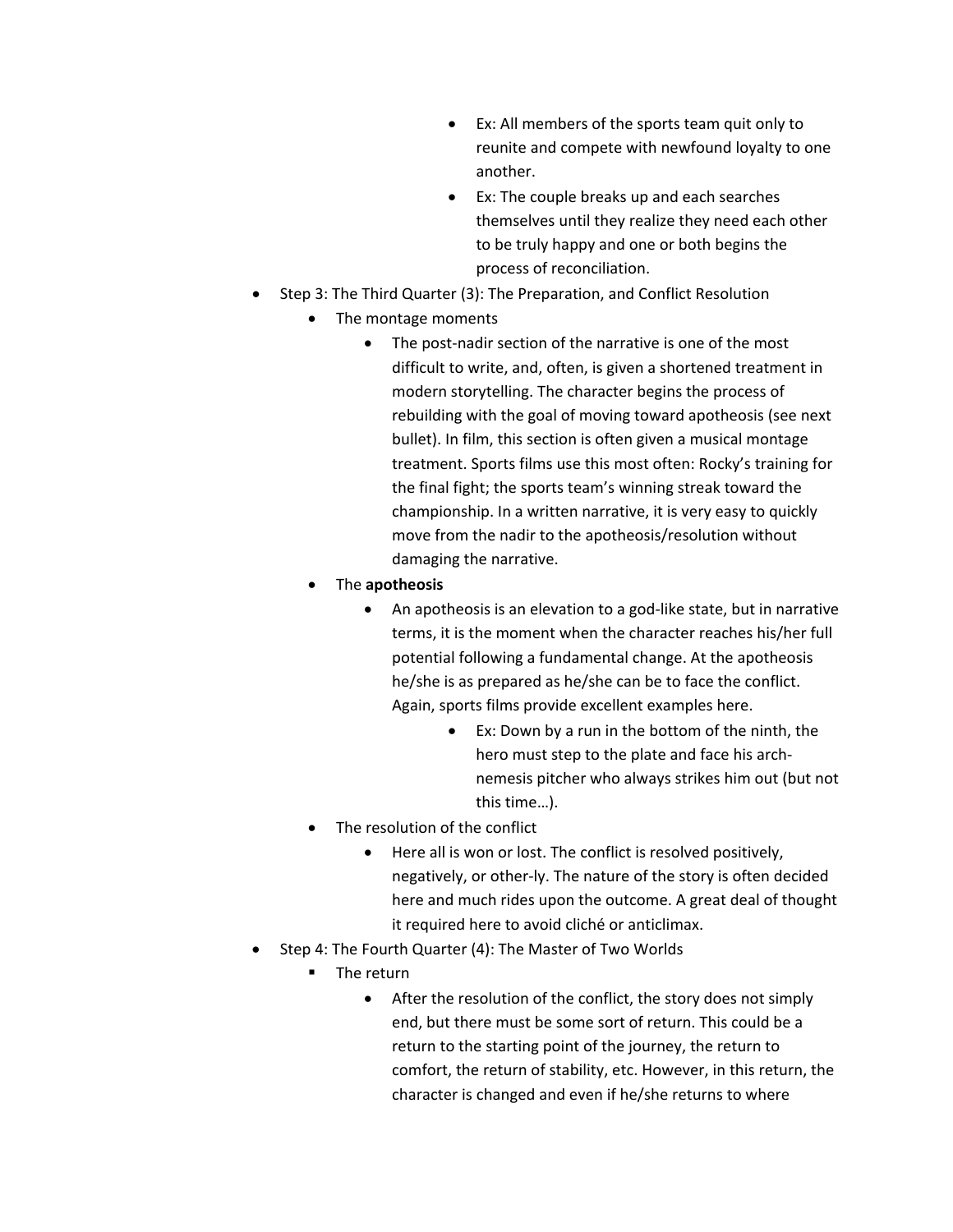he/she started, they are not the same person that can interact with the world in the same old ways. Because the character is now in a quadrant that represents a mastery of the known, he/she is known as **the master of two worlds**. It is from this point the character is now ready to undertake a new journey for further growth.

• NOTE: The journey need not be followed in chronological steps. While each part plays a role in character development, the order does not, nor does the attention given each part. Students should not feel obligated to treat this format as gospel; instead, they should see it as a starting point they can either explore or evolve.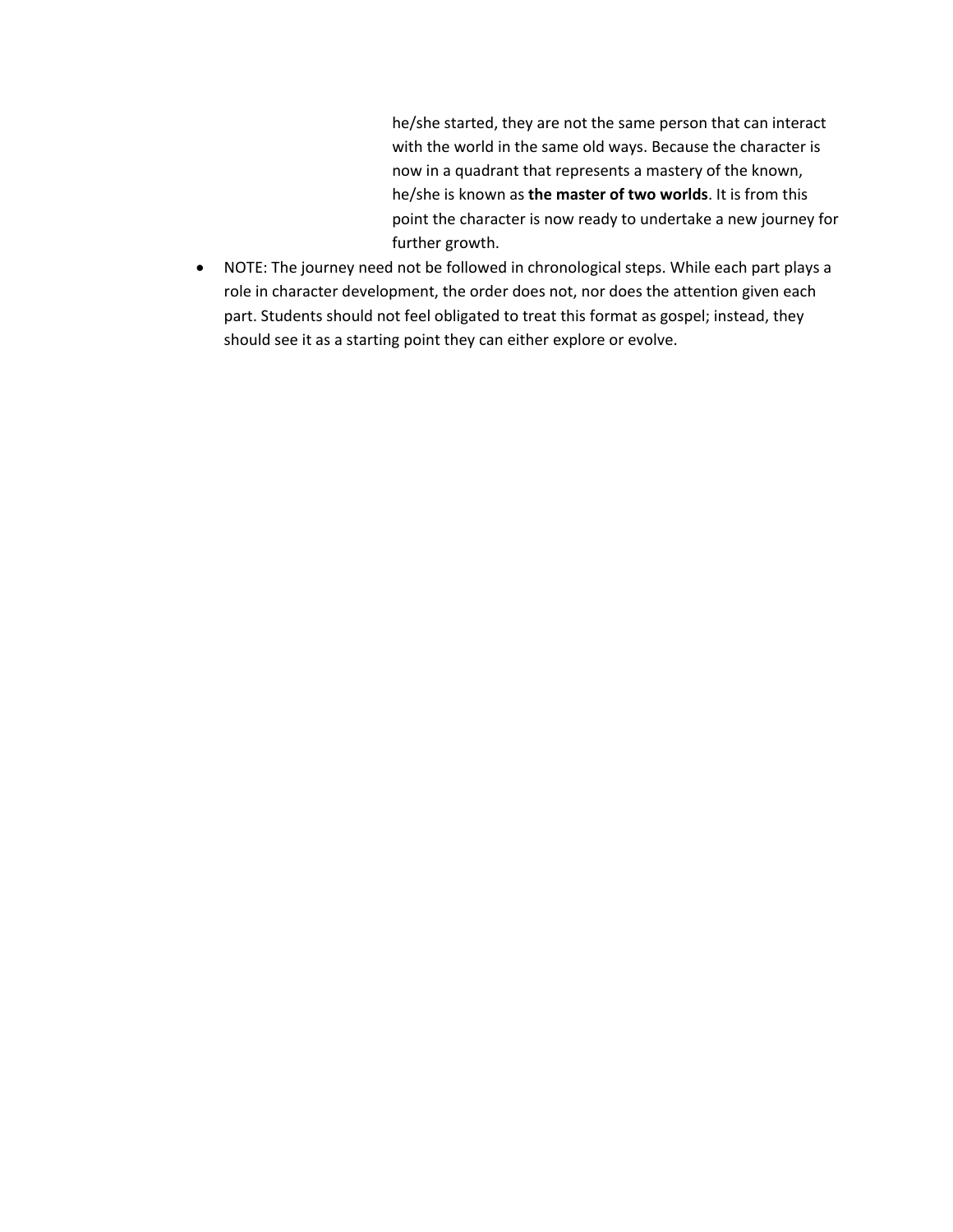#### **Phase III: The Workshop Model**

**GOAL**: The third phase gives students to tools necessary to facilitate a successful, safe, and useful writing community both face-to-face and online.

- **Resources** 
	- Student work
	- Classroom spaces for conferencing
	- Computers / Internet access
	- ccswp.wikispaces.com
- Lesson 1: "I" Statements
	- **OBJECTIVE:** Students will understand how the use of "I" statements in conferencing allows for a less threatening and defensive environment that allows an author to maintain ownership of both the work and editing process.
	- NOTE: This lesson can be achieved through simple modeling and/or a fishbowl approach.
		- Step 1: Have students watch an editing session between two instructors or an instructor and student. I would not recommend two students unless they are familiar with the program or have received coaching on this lesson.
		- Step 2: Have one member give the other feedback using "you" statements. Ex: *You* need to fix…; *You* should change…; *You* could make \_\_\_ better by…
		- Step 3: Repeat that feedback using "I" statements. Ex: If it were me, *I* would try fixing…; *I* might change…; *I* might make \_\_\_\_ better by…
		- Step 4: Reflect upon the differences. Students often notice the less threating nature of the comments and the differences between suggesting and ordering. Instructors must stress this type of language as students give each other feedback in conferences and online.
- Lesson 2: Bless, Address, and Shred
	- **OBJECTIVE**: Students will understand the differences between the three type of conferences, their purposes, and their desired outcomes.
	- NOTE: Again, these conferences should be modeled by instructors as they are taught. "I" statements should also be continually modeled.
	- NOTE: All the below meetings can take place on ccswp.wikispaces.com on the discussion board or through messages. Models of this are readily available on the message board.
		- Step 1: Bless meetings (first/second drafts)
			- Positive feedback only from reviewer
			- No suggestions given without request
			- Must find positives somewhere and everywhere if possible
		- **Step 2: Address meetings (second/further drafts)**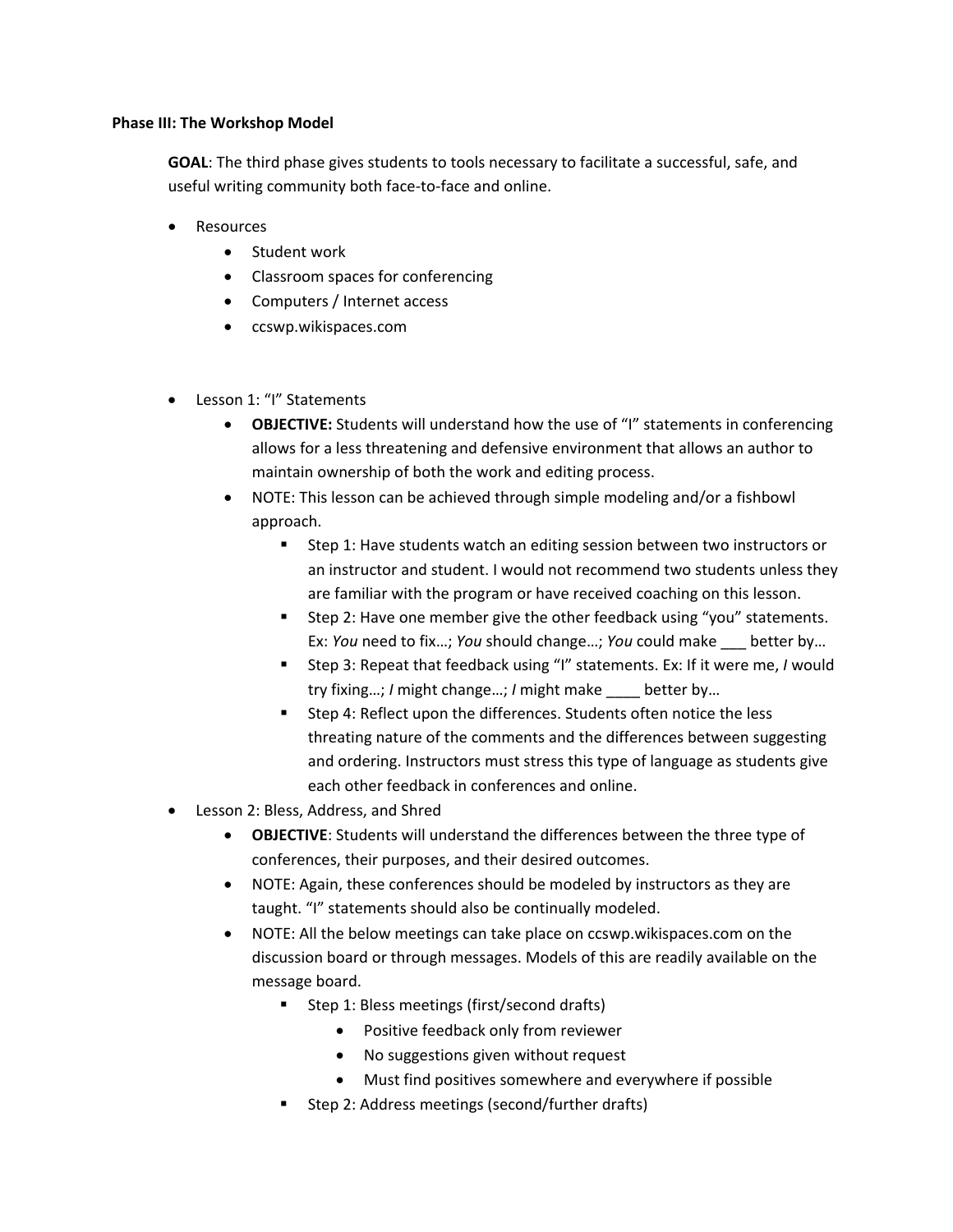- Author chooses specific areas of critique. No feedback is given in areas not designated by the author
- Feedback can be positive and constructive, but, again, must refer only to the areas designated by the author
- Step 3: Shred meetings ("final" drafts)
	- Feedback intended for almost finished product
	- Feedback can be positive or constructive and can address any part of the work
- NOTE: Instructor's role
	- **Instructors, when not giving direct instruction, should be constantly** reviewing works in progress. Instructors must divide the group strategically to ensure that all students are seen at least once over the course of 2-3 days (2 is very preferable). All students must have face-to-face time with instructors, even if it is not a direct review of written work. This will become more intense as students move toward finishing an anthology piece.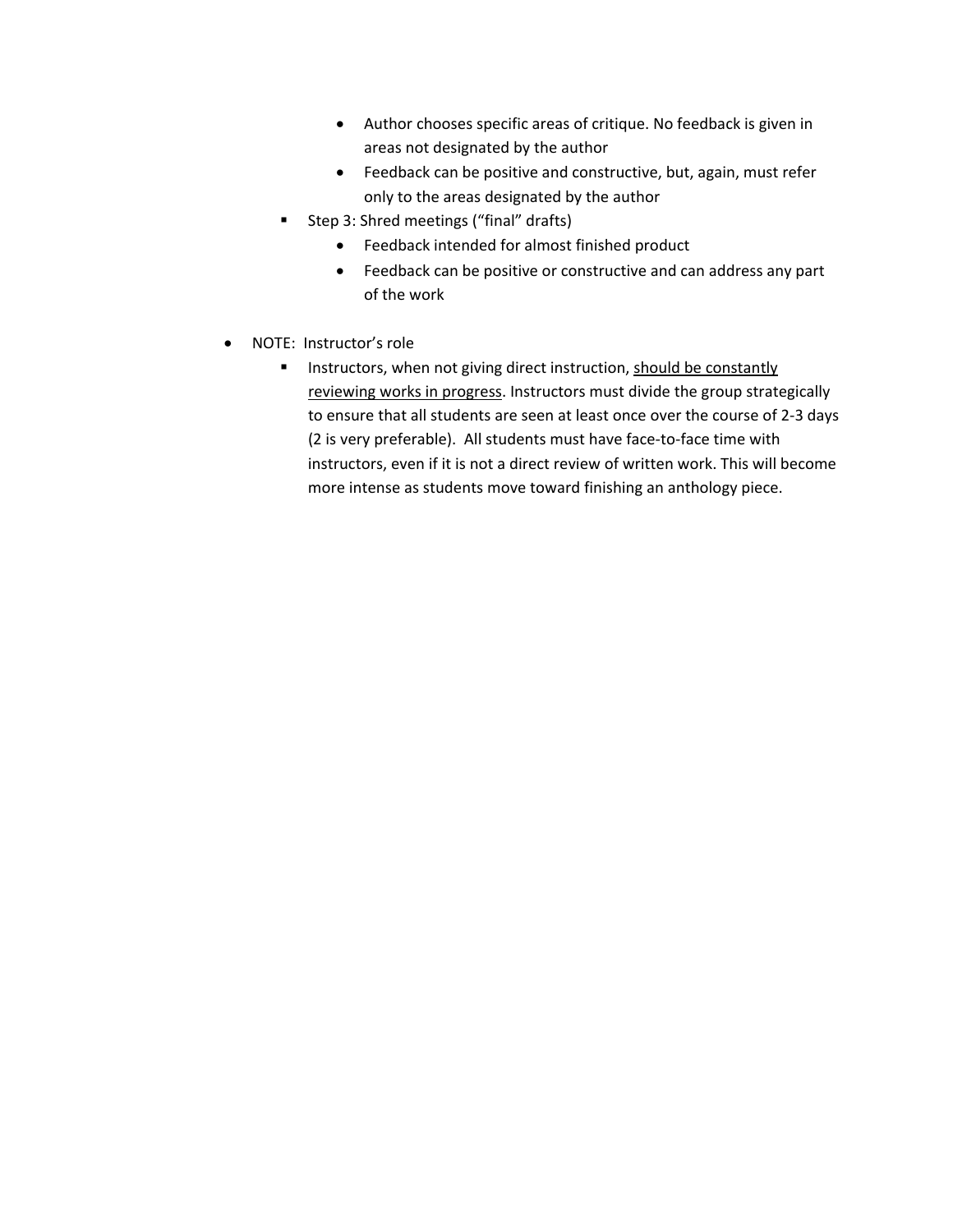#### **PHASE IV: The Craft**

**GOAL:** Students will be exposed to the many aspects that help authors establish a unique voice in their writing and that help writing become dynamic, fresh, expressive, functional, and powerful.

- **Resources** 
	- Student work
	- Minilessons w/ examples
	- Visual aids (sensory details, detail)
	- Computers / Internet access
	- Ccswp.wikispaces.com
- Lessons
	- **OBJECTIVE:** In the craft phase of the CCSWP, students will practice daily, writing minilessons that will help their narratives avoid cliché, repetition, derivation, or confusion, and allow them to develop an authentic authorial **voice**.
	- Phase IV will occur over several days after students are have completed character development and the hero's journey overview. By this time, students will crave some autonomy as many will have story ideas that they will want to put to paper. The minilesson format allows for targeted instruction while also provided students with extended time for writing.
	- The structure of Phase IV minilessons is as follows.
		- 1. Definition of craft element, its uses in narratives, and examples of the craft element in practice.
		- 2. Opportunity for students to practice element in isolation. Students experiment with element but are able to experiment outside of their main narrative.
		- 3. Time for sharing and reflection about element and possible extensions and placement in main narratives.
		- 4. Short (5 min) written reflection on how students can use craft element in their writing *today*.
	- These minilessons are the responsibility of the instructors. They must be designed for the ages, experience, and needs of the particular group. By the time Phase IV begins, instructors should recognize the strengths and weaknesses of the group and be able to order these lessons both effectively and logically. These lessons should build upon each other day after day.
	- Craft elements (non-exhaustive)
		- Show, don't tell
		- Literary Devices
		- Imagery
		- Details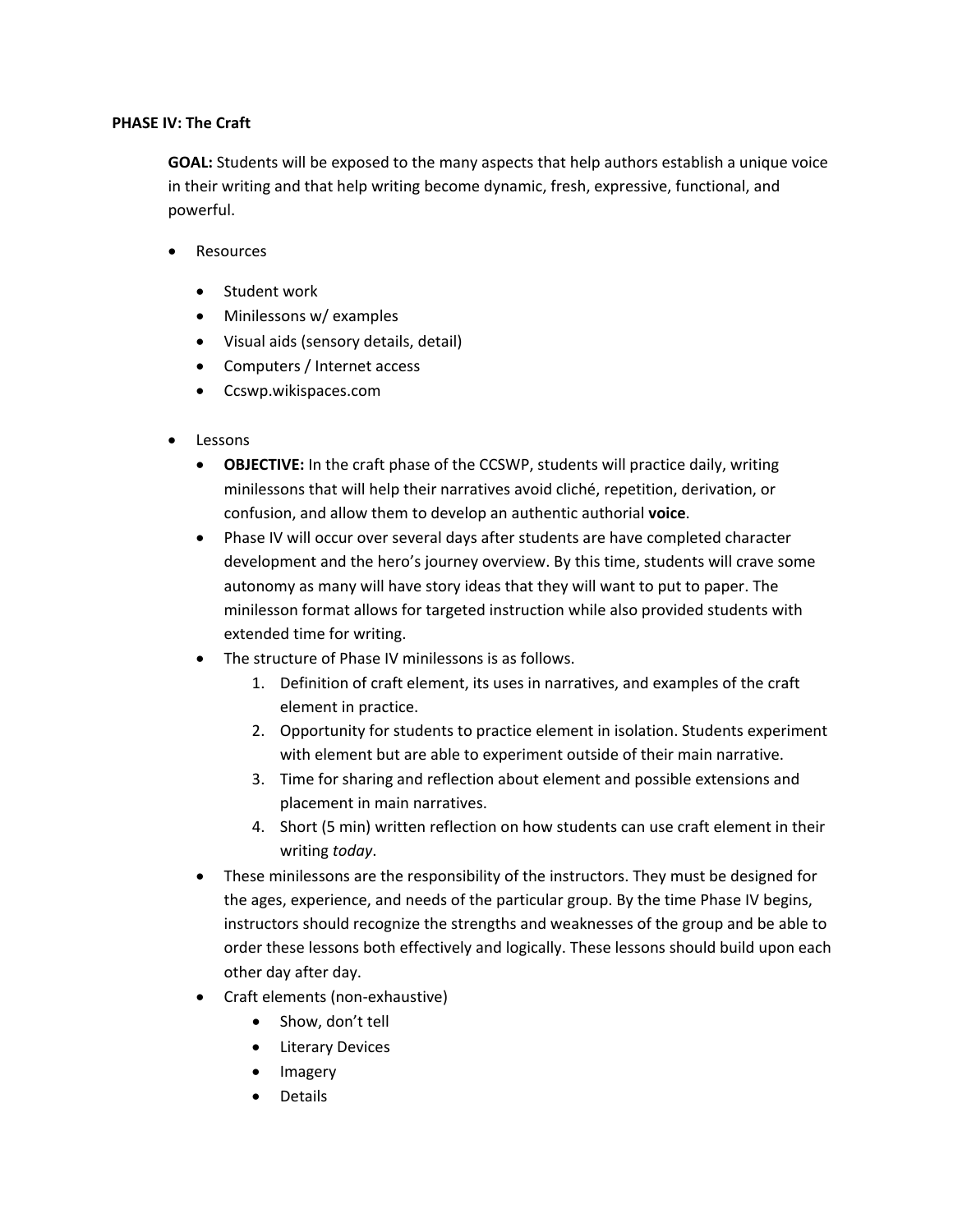- Sensory details
- Diction and syntax
- Perspective
- Genre expectations
- Mood and tone
- Motif
- Dialogue and dialogue structure
- Iceberg theory
- $\bullet$   $\qquad \qquad$   $\qquad$   $\qquad$   $\qquad$   $\qquad$   $\qquad$   $\qquad$   $\qquad$   $\qquad$   $\qquad$   $\qquad$   $\qquad$   $\qquad$   $\qquad$   $\qquad$   $\qquad$   $\qquad$   $\qquad$   $\qquad$   $\qquad$   $\qquad$   $\qquad$   $\qquad$   $\qquad$   $\qquad$   $\qquad$   $\qquad$   $\qquad$   $\qquad$   $\qquad$   $\qquad$   $\qquad$   $\qquad$   $\qquad$   $\qquad$   $\q$